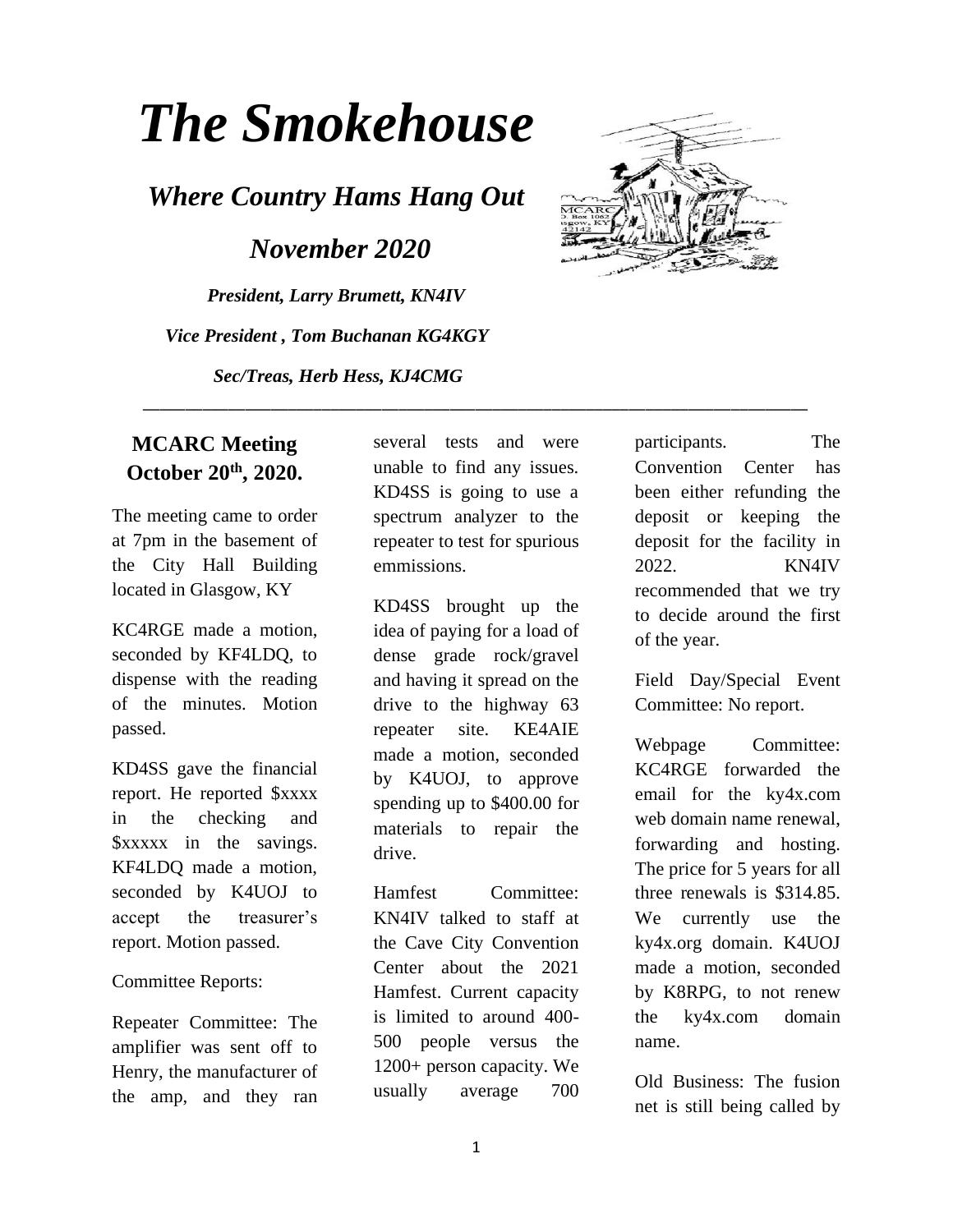KE4AIE on Thursday evenings at 7pm CST. K4UOJ presented a plaque to the club for our recent participation in the KY QSO party.

New Business: KK4OVW offered to let the club use a reflector he has for the fusion repeater. The piece of equipment will physically be located at KK4OVW's QTH. K4UOJ made a motion, seconded by KF4LDQ, to proceed with using KK4OVWs OpenSpot for testing purposes. If tests go well, the club will look into buying a hot spot to add to the Fusion repeater.

W4RRK talked about the upcoming NRA Gunsite Special Event Station to commemorate the NRA's 149<sup>th</sup> birthday. YARC out of Prescott, AZ will be managing the special event station. The callsign will be K7GST and the station will be on the air on November  $17<sup>th</sup>$ , 2020 from 0900-1800 MST (1500- 2400 UTC). Frequencies will be 7.040, 7.250, 14.040, 14.250, and 21.335 MHz. CW operation will be restricted from 1300 to 1800 MST. See

w7yrc.org/nrabirthday for more information.

The club will be having a testing session on Sunday, October  $25<sup>th</sup>$ , 2020 at 3pm.

K4UOJ gave a presentation on an introduction to Yaesu System Fusion, directories and resources available and general operating.

The annual Turkey Trot Race has been cancelled this year, but the club would like to still have the chili potluck like we've had in the past. It is currently scheduled for Sunday, November  $1^{\rm st}$ . 2020 at 4pm.

No further business to come before the meeting, KC4RGE made a motion, seconded by K4UOJ, to adjourn. Motion passed. There were 13 members present for the meeting.



# **MCARC Testing Session, October 25th , 2020.**

The Mammoth Cave ARC VE Team Larry KN4IV, Chuck KN4FDW, Chappy KD4SS and Herb KJ4CMG held a VE test session in the clubroom on October 25th at 3pm to administer the test to four individuals: KO4HPL, KO4HPE, KO4FCB, and KO4IAP.

KO4HPL upgraded to General Class, KO4IAP upgraded to General Class, KO4HPE upgraded to General Class, and our very own Paul Wells KO4FCB upgraded from General to Amateur Extra Class. Congratulations Paul!!

# **Oldest Known US Radio Amateur, Cliff Kayhart, W4KKP, SK at 109**

Charles Clifford "Cliff" Kayhart, W4KKP, of White Rock, South Carolina, died on October 26, a few days past his 109th birthday. An ARRL member, he was the oldest known US radio amateur and possibly the oldest ham in the world.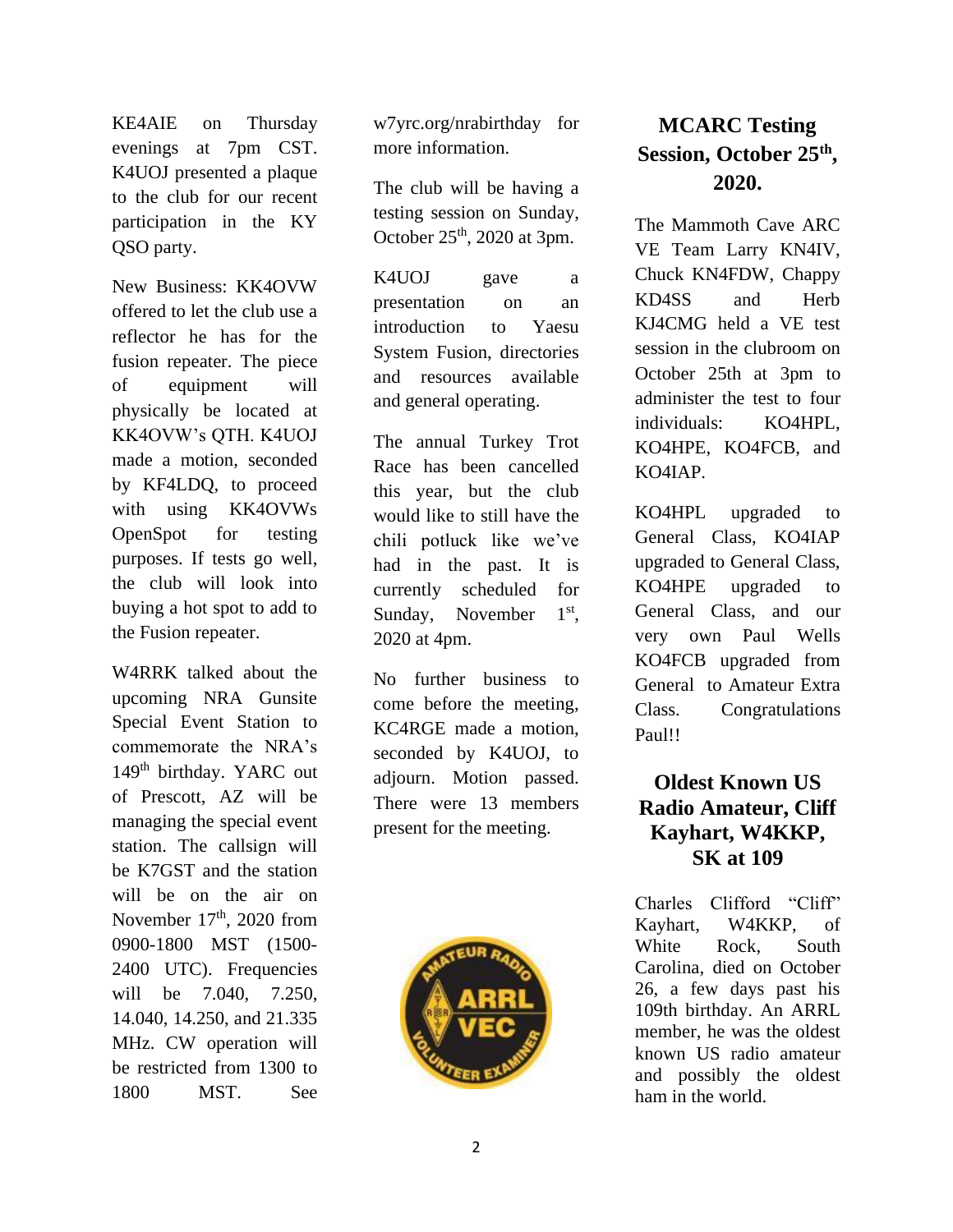Last November, Roanoke Division Director Bud Hippisley, W2RU; Vice Director Bill Morine, N2COP, and South Carolina Section Manager Marc Tarplee, N4UFP, jointly presented Kayhart with ARRL's Centurion Award, which honors centenarian members with at least 40 years of ARRL membership. On that occasion, Hippisley [interviewed](http://www.arrl.org/news/roanoke-division-director-interviews-oldest-us-radio-amateur) Kayhart.

First licensed in 1937 as W2LFE in New Jersey, he also held W9GNQ. According to his [obituary,](https://www.dignitymemorial.com/obituaries/lexington-sc/charles-kayhart-9866304) Kayhart built his first radio at the age of nine. After working for New York Telephone Company as a young man, he became enamored with engineering, so he headed off to Tri-State University in Indiana, graduating with a degree in aeronautical engineering. Afterward, he went to work for RCA in New Jersey, becoming a quality control manager. Positions followed at Philco Radio and Bendix Aviation.

During World War II, Kayhart joined the US Army Signal Corps, which sent him off to school to study radar. He was assigned to the US Army Air Corps in Georgia and then sent to Hawaii to

become part of a Signal Service Battalion. He served at Iwo Jima, shortly after the US victory there, setting up equipment for long-range radio communication and broadcasting, with rhombic antennas in four directions.

In 1946, Kayhart left the Army with the rank of captain, joining Magnavox the following year as its first field engineer; at the time, Magnavox was about to launch a line of television sets. Eventually, he was transferred to the Customer Acceptance Department in Tennessee. Kayhart traveled to Japan in 1963 in search of Japanese television sets. He retired from Magnavox in 1976.

In the 1970s, while living in Tennessee, he spearheaded a project that installed a 2-meter FM repeater on the summit of Camp Creek Bald, still in operation on the Tennessee/North Carolina border.

After Kayhart moved into an assisted living facility in 2017, he had an HF station in his room, courtesy of the Dutch Fork Amateur Radio Group, to which he belonged, and the Columbia Amateur Radio Club. Kayhart remained

active on the air until shortly before he died.

According to his obituary, Kayhart was also the oldest surviving Iwo Jima veteran and eighth oldest living US male. He was also the oldest man on the South Carolina Honor Flight trip to Washington, DC. Kayhart was profiled in the June 2018 issue of *QST*.



# **ARRL Urges Members to Join in Strongly Opposing FCC's Application Fees Proposal**

ARRL will file comments in firm opposition to an FCC proposal to impose a \$50 fee on amateur radio license and application fees. With the November 16 comment deadline fast approaching, ARRL urges members to add their voices to ARRL's by filing opposition comments of their own. The FCC *Notice of Proposed Rulemaking* (*[NPRM](https://tinyurl.com/yyk8f2yp)*) MD Docket 20- 270 appeared in the October 15 edition of *The Federal Register* and sets deadlines of November 16 to comment and November 30 to post reply comments, which are comments on comments already filed.